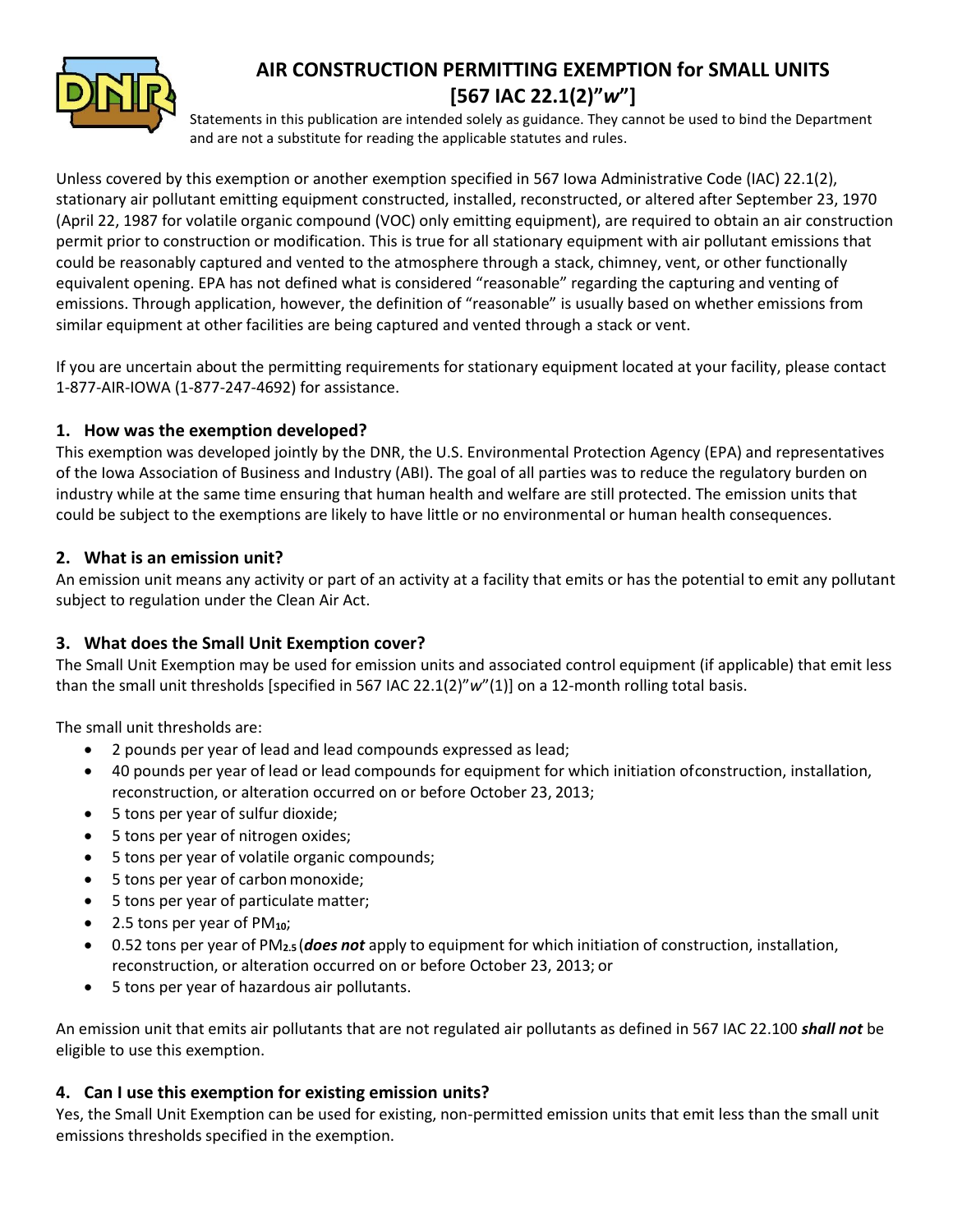#### **5. Can I use this exemption for emission units that have emissions that vent through a permitted emission point?**

No. If the emissions from a small unit vent to the atmosphere through an emission point that is permitted, then the small unit emissions have to be included with the permitted emissions from the emission point.

#### **6. What if I have an existing permit for an emission unit that now qualifies for the exemption?**

The existing permit will remain in effect. The Iowa DNR will not nullify an existing permit for the purpose of allowing the emission unit to be covered by the Small Unit Exemption [or any other exemption in 567 IAC 22.1(2)].

#### **7. If I use the Small Unit Exemption now, can I still get a construction permit in the future?**

Yes. The Iowa DNR will issue a construction permit for the emission point associated with the emission unit if the owner or operator of the emission unit submits an air construction permit application to the Department.

#### **8. Do I have to complete any paperwork to use the small unit exemption?**

Yes. The owner or operator must maintain an Exemption Justification Document on site for each emission unit or group of similar emission units to which the Small Unit Exemption is being applied. The Exemption Justification Document contains the information that specifies how the emission units are operated so that the emission thresholds that define a small unit are not exceeded.

#### **9. What is the point of having an Exemption Justification Document?**

The Exemption Justification Document acts as a construction permit. It is written by the owner or operator for the facility to indicate how the emission unit or group of similar emission units will be maintained and operated to remain below the small unit emissions thresholds. The controls and resulting emission rates specified in the Exemption Justification Document establish a limit on the potential emissions for that emission unit or group of similar emission units. This allows the controls and limits specified in the exemption justification document to be federally enforceable, which means that credit could be taken for use of the controls or limits in applicability determinations for programs such as Title V or Prevention of Significant Deterioration.

### **10. Is there a specific format that the Exemption Justification Document has to follow?**

No, there is not a specific format that has to be used for an Exemption Justification Document. This is to give facilities flexibility to create exemption justification documents that best suit their needs and capabilities. The only requirement is that the Exemption Justification Document contains the minimum amount of information specified in the exemption. The Department has developed a template for the Exemption Justification Document that may be used by facilities as a model to develop their own exemption justification documents.

### **11. What information do I have to include in the Exemption Justification Document?**

567 IAC 22.1(2)"w"(3) states that the Exemption Justification Document shall include the following for each applicable emission unit or group of similar emission units to which the Small Unit Exemption is being applied:

- i. A description of the emission unit or group of emission units;
- ii. If applicable, a description of the air pollution control equipment used on the emission unit or group of similar emission units;
- iii. If air pollution control equipment is used, a statement that the emission unit or group of similar emission units will not be operated without the air pollution control equipment;
- iv. If available, attach a report of the manufacturer's emission test results or any other emissions testing;
- v. A description of how the emissions from the emission unit or group of similar emission unitswere determined and maintained below the annual small unit exemption levels;
- vi. A description of all production limits required for the emission unit or group of similar emission units to comply with the exemption levels;
- vii. Detailed calculations of emissions reflecting the use of any air pollution control devicesor production or throughput limitations, or both;
- viii. A description of the records that will be maintained to demonstrate that the annual emissionswere kept below the exemption levels; and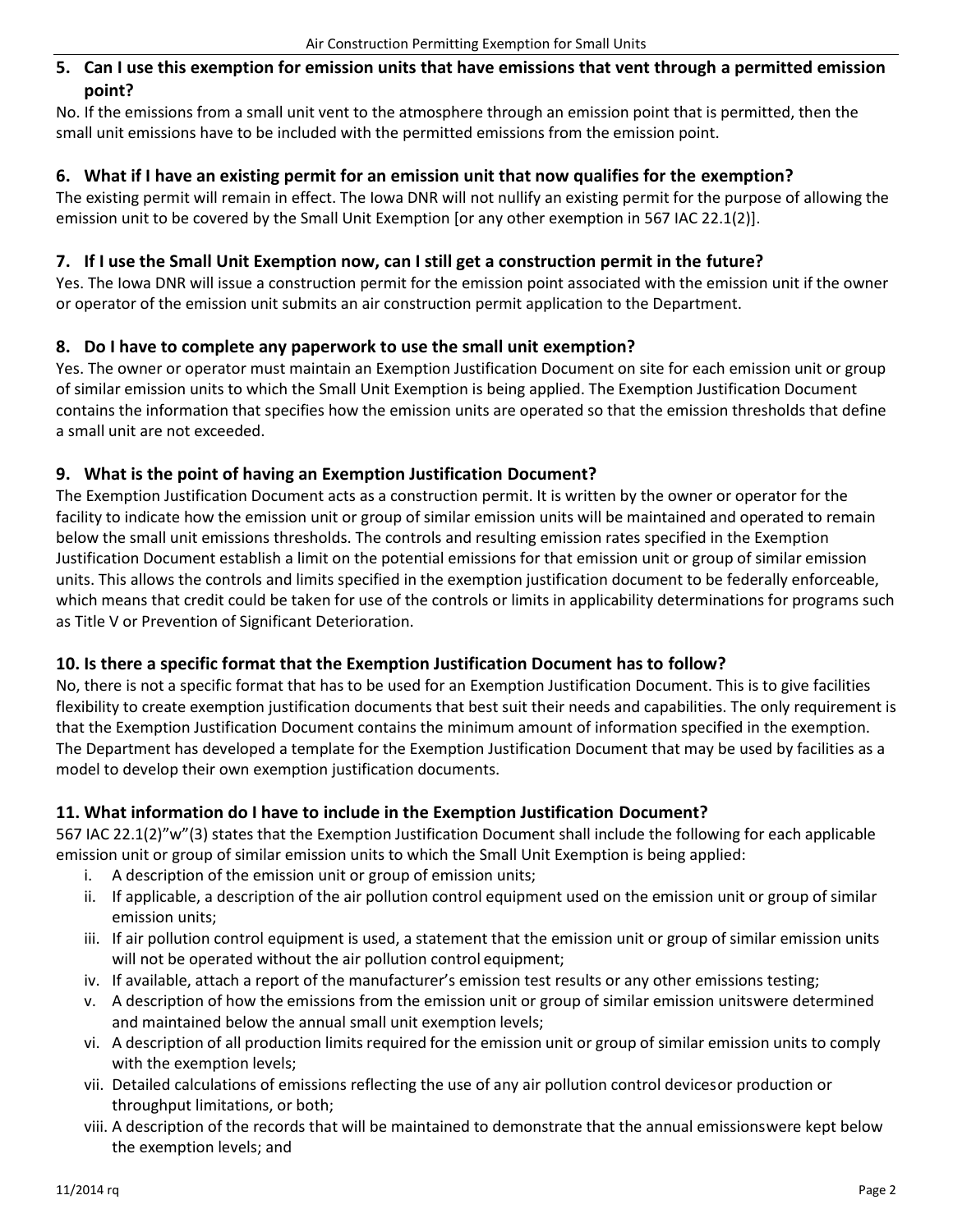ix. A certification from the responsible official that the emission unit or group of similar emission units have complied with the small unit exemption levels.

Facilities designated as major sources or subject to any applicable federal requirements shall retain all records demonstrating compliance with the Exemption Justification Document for five years.

#### **12. Does the Iowa DNR have to review the Exemption Justification Document before it can be used?**

No. However, exemption justification documents must be submitted to the Iowa DNR upon request. In addition, exemption justification documents must be made available to state or EPA inspectors upon request during on-site inspections.

### **13. What if I have unpermitted emission units that meet the small unit thresholds, but I do not complete the exemption justification documents for them?**

If the owner or operator claims that an emission unit is subject to the Small Unit Exemption, but does not complete the Exemption Justification Document for the emission unit, then the applicability of the Small Unit Exemption is voided for that particular emission unit. An air construction permit application will then have to be submitted for the emission unit in question.

### **14. What if I claim a Small Unit Exemption for an emission unit and it is later discovered that the emission unit is exceeding the small unit thresholds?**

If the Iowa DNR believes that the emission unit is exceeding the small unit emission thresholds, then the Department will notify the owner or operator of the emission unit in writing and will provide supporting documentation. The owner or operator will have up to 60 days to respond to the Iowa DNR with information to substantiate a claim of applicability to the Small Unit Exemption. If the owner or operator is unable to substantiate the claim the Department's satisfaction, then the owner or operator will have to apply for an air construction permit of the emission unit or cease using the emission unit in question within 90 days of notification by the Iowa DNR. The emission unit and any applicable control equipment may continue operation during this period and the associated initial application review period.

### **15. Are any notifications to the Iowa DNR required before I start using the Small Unit Exemption?**

No notification of use of the Small Unit Exemption is required unless the emission from an emission unit will exceed the substantial small unit thresholds specified in the exemption. A Substantial Small Unit is a small unit which emits more than the following amounts, as documented in the Exemption Justification Document:

- 2 pounds per year of lead and lead compounds expressed as lead;
- 30 pounds per year of lead or lead compounds for equipment for which initiation ofconstruction, installation, reconstruction, or alteration occurred on or before October 23, 2013;
- 3.75 tons per year of sulfur dioxide;
- 3.75 tons per year of nitrogen oxides;
- 3.75 tons per year of volatile organic compounds;
- 3.75 tons per year of carbon monoxide;
- 3.75 tons per year of particulate matter;
- 1.875 tons per year of PM**10**;
- 0.4 tons per year of PM**2.5** (*does not* apply to equipment for which initiation of construction, installation, reconstruction, or alteration occurred on or before October 23, 2013;
- 3.75 tons per year of any hazardous air pollutant; or
- 3.75 tons per year of any combination of hazardous air pollutants.

The owner or operator shall notify the Department in writing at least 10 days prior to commencing construction of any new or modified Substantial Small Unit and within 30 days after determining that an existing small unit meets the criteria of the Substantial Small Unit.

### **16. Are any notifications to the Iowa DNR required after I start using the Small Unit Exemption?**

The owner or operator is required to notify the Department within 90 days of the end of the calendar year if the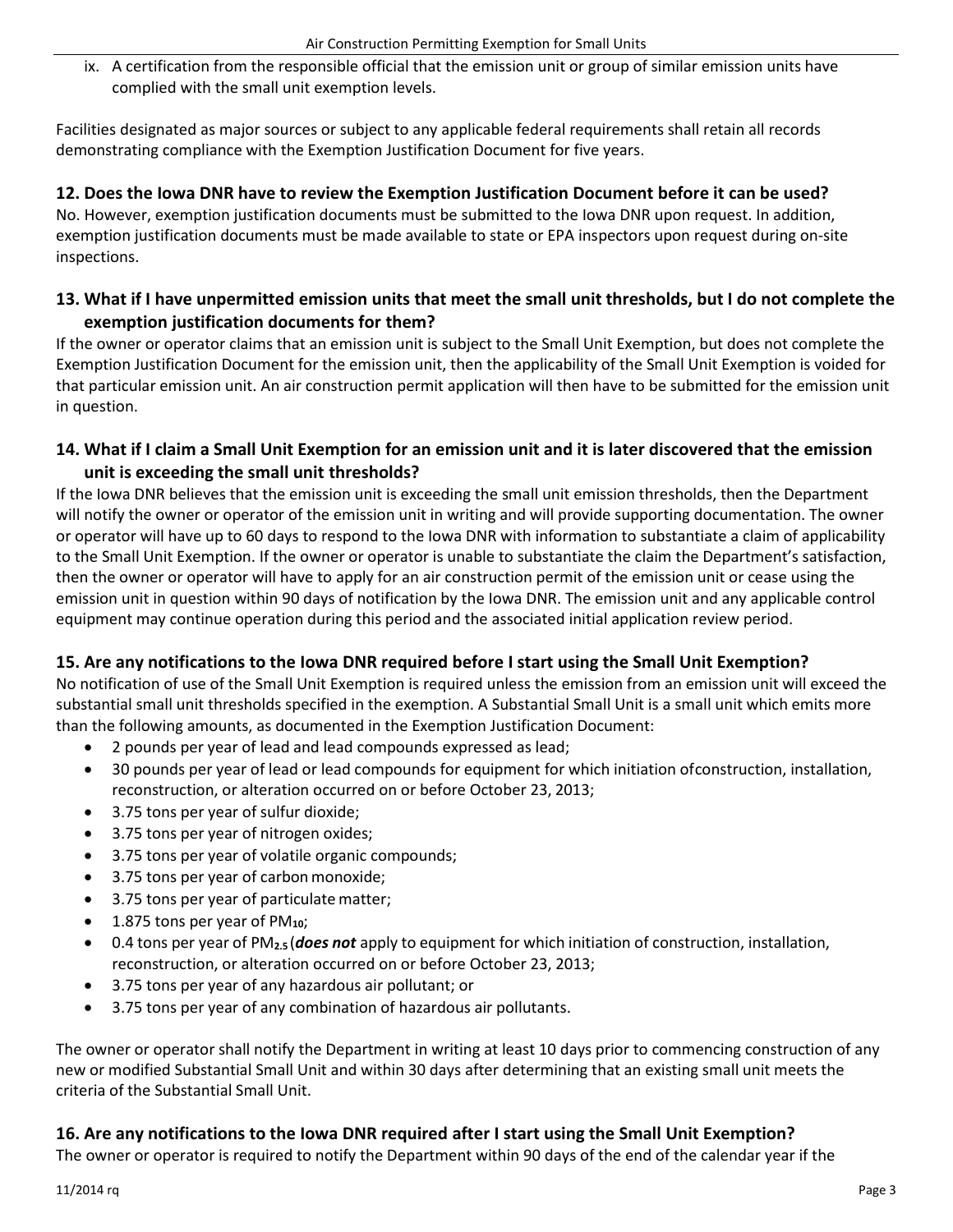combined emissions of one or more pollutants from all substantial small units at the facility will meet or exceed any of the following cumulative notice thresholds.

- 0.6 tons per year of lead and lead compounds expressed as lead;
- 40 tons per year of sulfur dioxide;
- 40 tons per year of nitrogen oxides;
- 40 tons per year of volatile organic compounds;
- 100 tons per year of carbon monoxide;
- 25 tons per year of particulate matter;
- 15 tons per year of PM**10**;
- 10 tons per year of PM**2.5** (*does not* apply to equipment for which initiation of construction, installation, reconstruction, or alteration occurred on or before October 23, 2013;
- 10 tons per year of any hazardous air pollutant; or
- 25 tons per year of any combination of hazardous air pollutants.

It is possible that emissions from several substantial small units could interact at one or more off property locations and result in exceedances of an ambient air quality standard. To minimize this possibility, the owner or operator must apply for air construction permits for all substantial small units for which the cumulative notice threshold for the pollutant(s) in question has been reached. This will allow the Department to perform engineering evaluations of the emissions and controls (if applicable) and evaluate the possible air quality impacts. 90 days from the date it was determined that the cumulative notice threshold has been reached, the owner or operator shall apply for construction permit(s).

In addition, within five days of making this determination, the owner or operator shall submit a letter to the Department establishing the date that it was determined that the cumulative notice threshold had been reached.

#### **17. Is the use of the Small Unit Exemption voided for future substantial small units once a cumulative notice threshold has been reached?**

No. Once the substantial small units that in combination are meeting or exceeding one or more cumulative notice thresholds are permitted, the Substantial Small Unit "slate" is wiped clean. New or modified substantial small units could then be added to the facility until the cumulative notice threshold is again reached. The steps described above would then be followed regarding Department notification and permitting. If emissions from the previously permitted substantial small units were determined to result in predicted impacts that threaten the applicable national ambient air quality standards, then the facility will coordinate with the Iowa DNR to ensure that the addition of future substantial small units will not result in predicted ambient air quality exceedances before the cumulative notice threshold is reached.

#### **18. Does the Small Unit Exemption apply to other air permitting requirements?**

No. Owners and operators are still obligated to determine whether other air permitting requirements still apply to the small units and to meet these obligations as applicable. For example, if a facility has two small units that each emits 4.5 tons of xylene (a hazardous air pollutant) and plans on adding another small unit that would emit two tons of xylene, then a hazardous air pollutant standard may be triggered.

#### **19. What does "required to be reviewed for compliance" with a NESHAP mean?**

A. Required to be reviewed:

If an emission unit is subject to specific NESHAP requirements, the unit is "required to be reviewed for compliance" with the NESHAP. These NESHAP requirements can include maintenance or work practice standards, recordkeeping or reporting requirements, or operational or emission limitations, among others. An emission unit with these types of requirements is not eligible for the Small Unit Exemption.

- B. Not required to be reviewed:
	- i. If an emission unit is subject to a NESHAP, but has no substantive NESHAP requirements, then the equipment is not "required to be reviewed for compliance" with the NESHAP. In these instances, the Small Unit Exemption may be used.